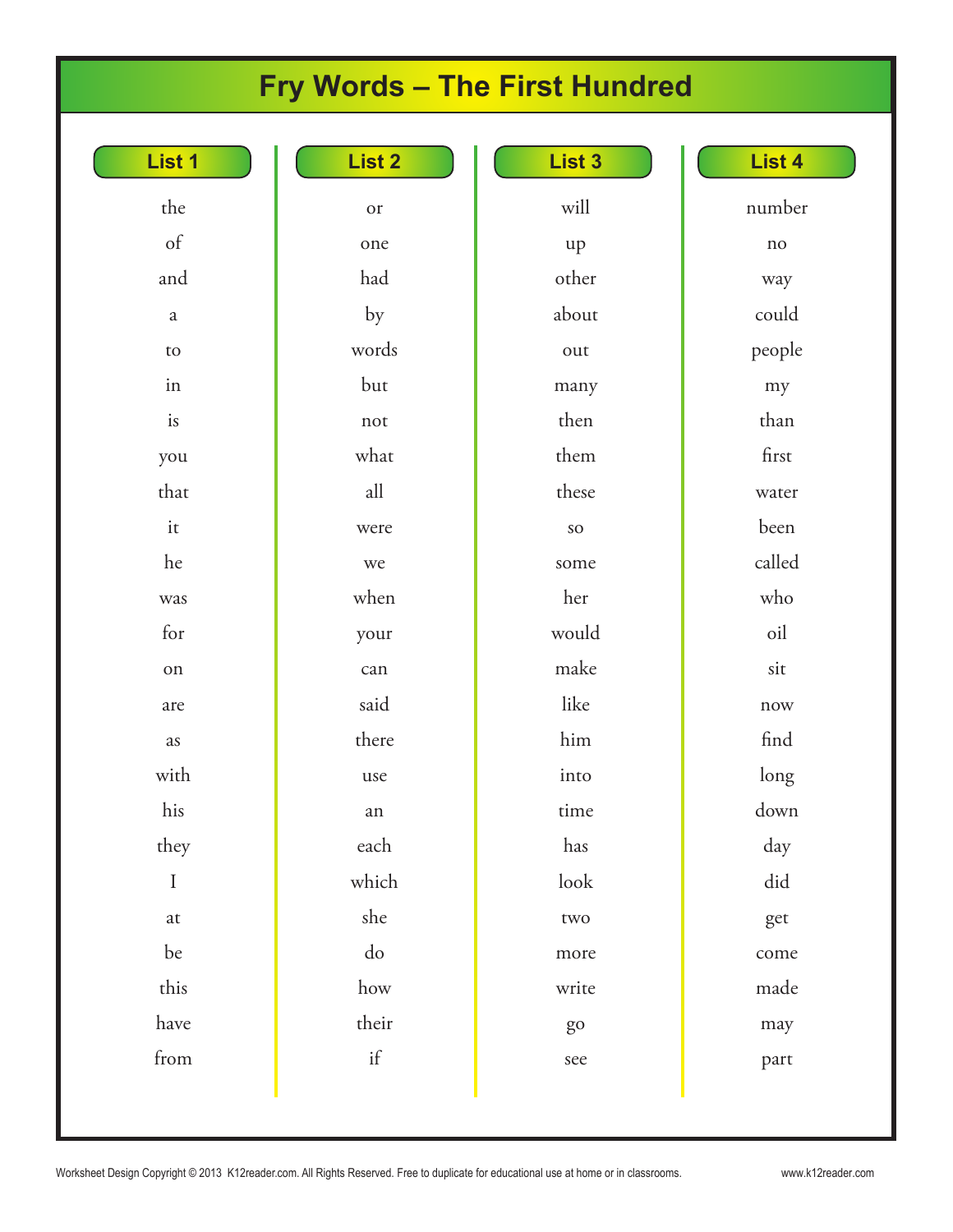# **Fry Words – The Second Hundred**

| List 1   | List 2  | List 3    |
|----------|---------|-----------|
| over     | say     | set       |
| new      | great   | put       |
| sound    | where   | end       |
| take     | help    | does      |
| only     | through | another   |
| little   | much    | well      |
| work     | before  | large     |
| know     | line    | must      |
| place    | right   | big       |
| years    | too     | even      |
| live     | means   | such      |
| me       | old     | because   |
| back     | any     | turn      |
| give     | same    | here      |
| most     | tell    | why       |
| very     | boy     | ask       |
| after    | follow  | went      |
| things   | came    | men       |
| our      | want    | read      |
| just     | show    | need      |
| name     | also    | land      |
| good     | around  | different |
| sentence | form    | home      |
| man      | three   | us        |
| think    | small   | move      |
|          |         |           |

**List 4** 

try

kind

hand

picture

again

change

off

play

spell

air

away

animal

house

point

page letter

mother

answer

found

study

still

learn

should

America

world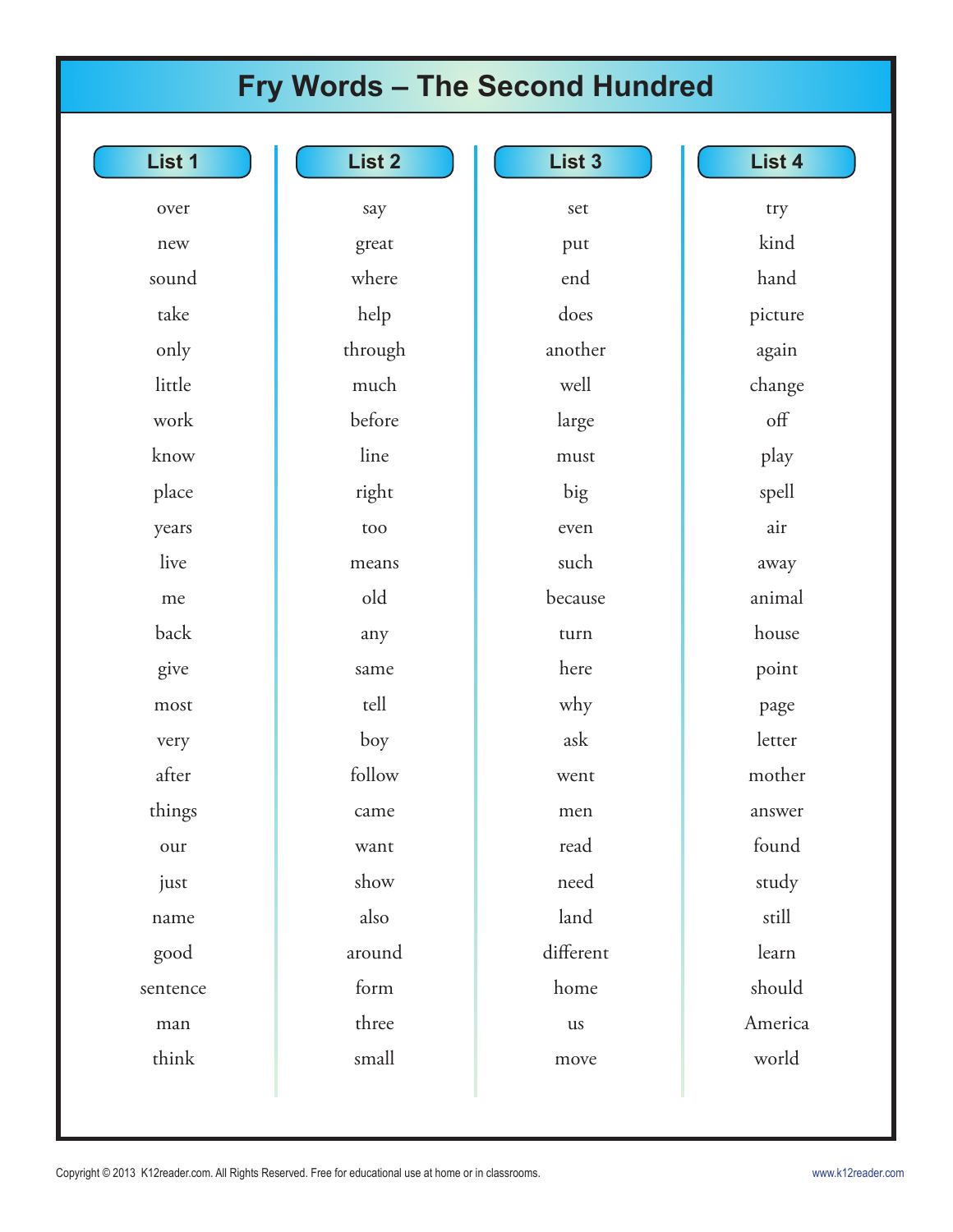# **Fry Words – The Third Hundred**

| List 1  | List 2    | List 3    | List 4    |
|---------|-----------|-----------|-----------|
| high    | saw       | important | miss      |
| every   | left      | until     | idea      |
| near    | don't     | children  | enough    |
| add     | few       | side      | eat       |
| food    | while     | feet      | face      |
| between | along     | car       | watch     |
| own     | might     | mile      | far       |
| below   | close     | night     | Indian    |
| country | something | walk      | real      |
| plant   | seem      | white     | almost    |
| last    | next      | sea       | let       |
| school  | hard      | began     | above     |
| father  | open      | grow      | girl      |
| keep    | example   | took      | sometimes |
| tree    | begin     | river     | mountains |
| never   | life      | four      | cut       |
| start   | always    | carry     | young     |
| city    | those     | state     | talk      |
| earth   | both      | once      | soon      |
| eyes    | paper     | book      | list      |
| light   | together  | hear      | song      |
| thought | got       | stop      | being     |
| head    | group     | without   | leave     |
| under   | often     | second    | family    |
| story   | run       | late      | it's      |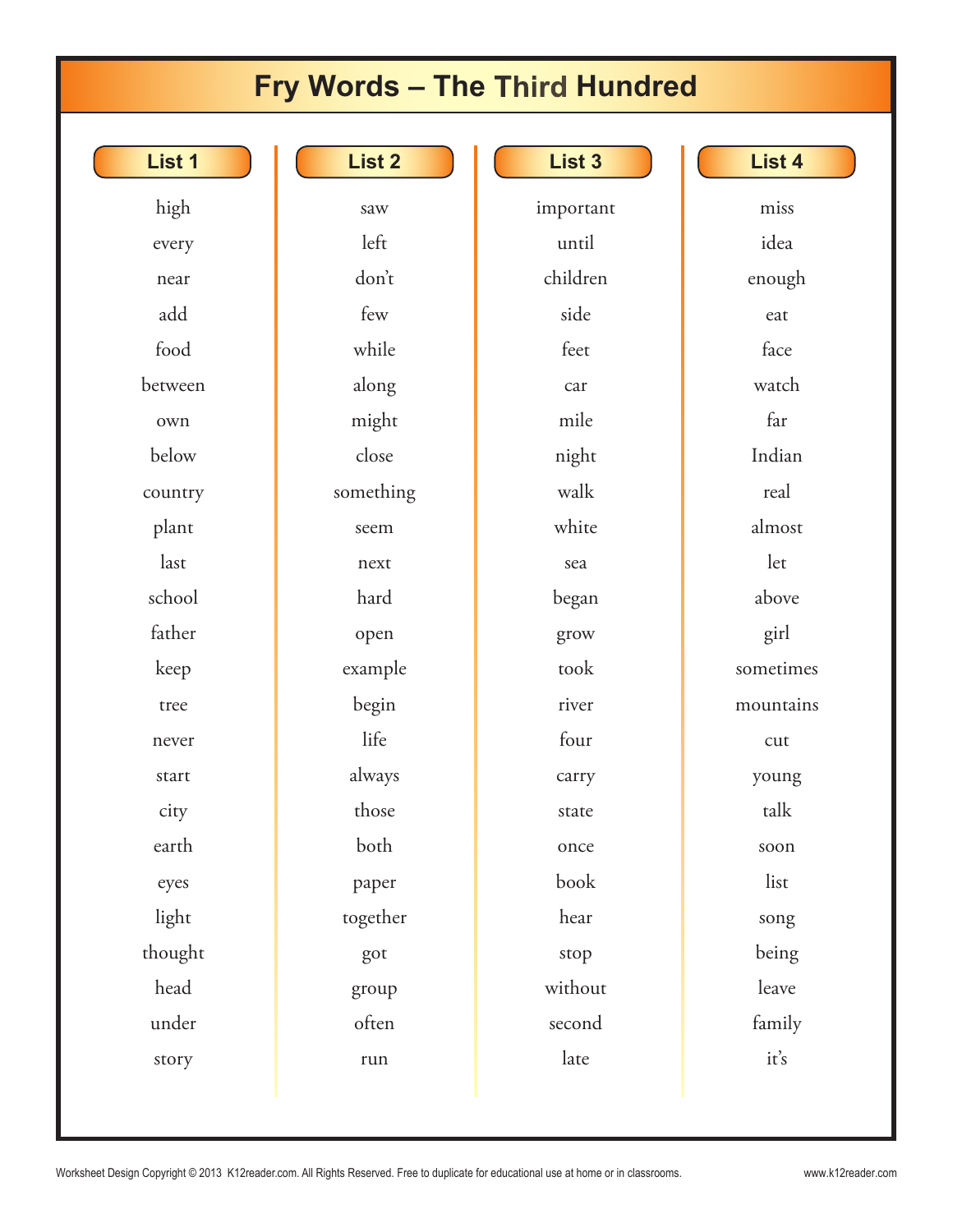# **Fry Words – The Fourth Hundred**

| <b>List 1</b> |
|---------------|
|---------------|

body music color stand sun questions fish area mark dog horse birds problem complete room knew since ever piece told usually didn't friends easy heard

| List 2   |
|----------|
| order    |
| red      |
| door     |
| sure     |
| become   |
| top      |
| ship     |
| across   |
| today    |
| during   |
| short    |
| better   |
| best     |
| however  |
| low      |
| hours    |
| black    |
| products |
| happened |
| whole    |
| measure  |
| remember |
| early    |
| waves    |
| reached  |

**List 3**  listen wind rock space covered fast several hold himself toward five step morning passed vowel true hundred against pattern numeral table north slowly money map

### **List 4**

farm

pulled draw voice seen cold cried plan notice south sing war ground fall king town I'll unit figure certain field travel wood fire

upon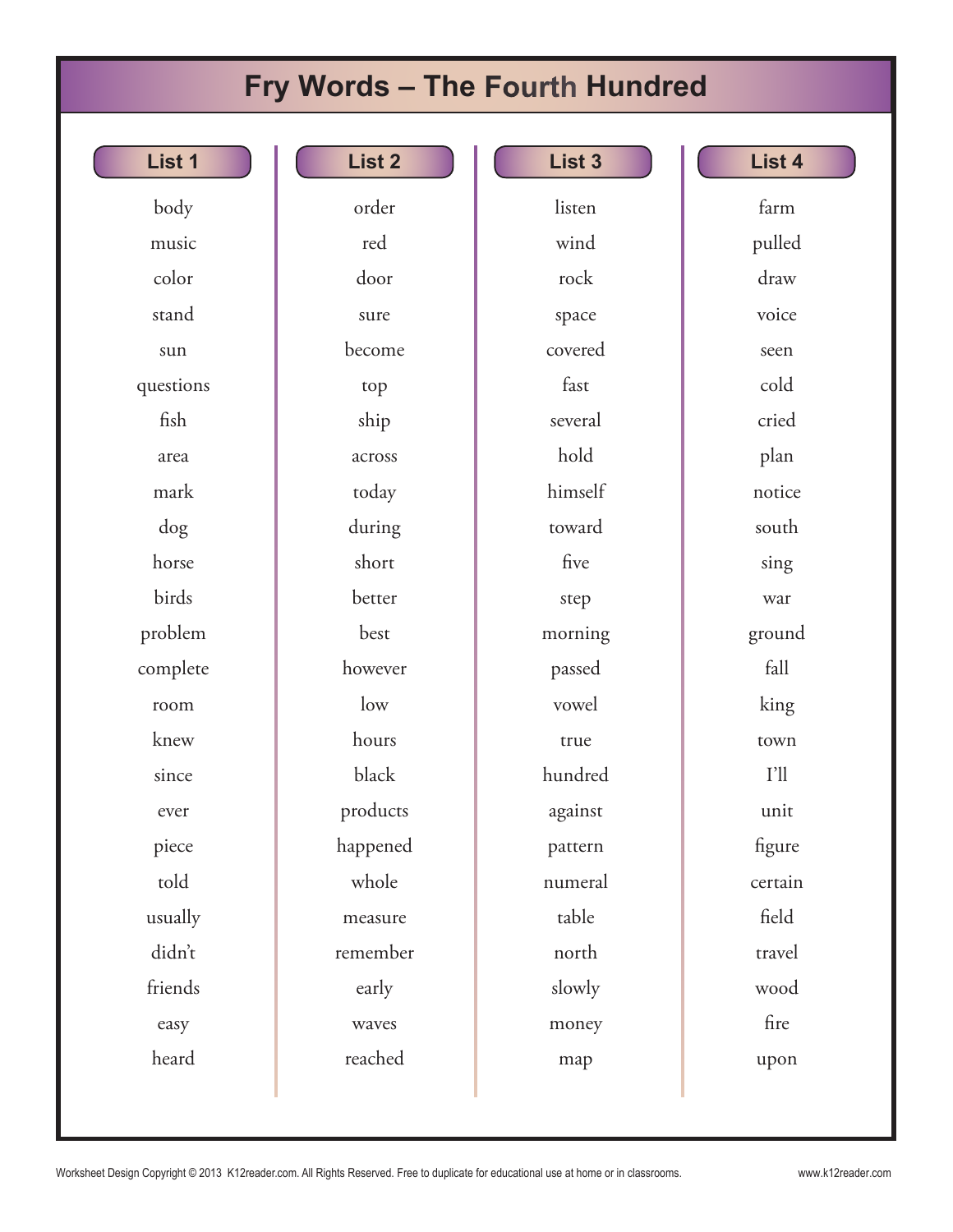# **Fry Words – The Fifth Hundred**

| <b>TS.</b> |  |  |  |  |  |
|------------|--|--|--|--|--|
|------------|--|--|--|--|--|

done English road half ten fly gave box finally wait correct oh quickly person became shown minutes strong verb stars front feel fact inches

street

| List 2     |
|------------|
| decided    |
| contain    |
| course     |
| surface    |
| produce    |
| building   |
| ocean      |
| class      |
| note       |
| nothing    |
| rest       |
| carefully  |
| scientists |
| inside     |
| wheels     |
| stay       |
| green      |
| known      |
| island     |
| week       |
| less       |
| machine    |
| base       |
| ago        |
| stood      |

**List 3**  plane system behind ran round boat game force brought understand warm common bring explain dry though language shape deep thousands yes clear equation yet government

### **List 4**

filled

heat full hot check object am rule among noun power cannot able six size dark ball material special heavy fine pair circle include built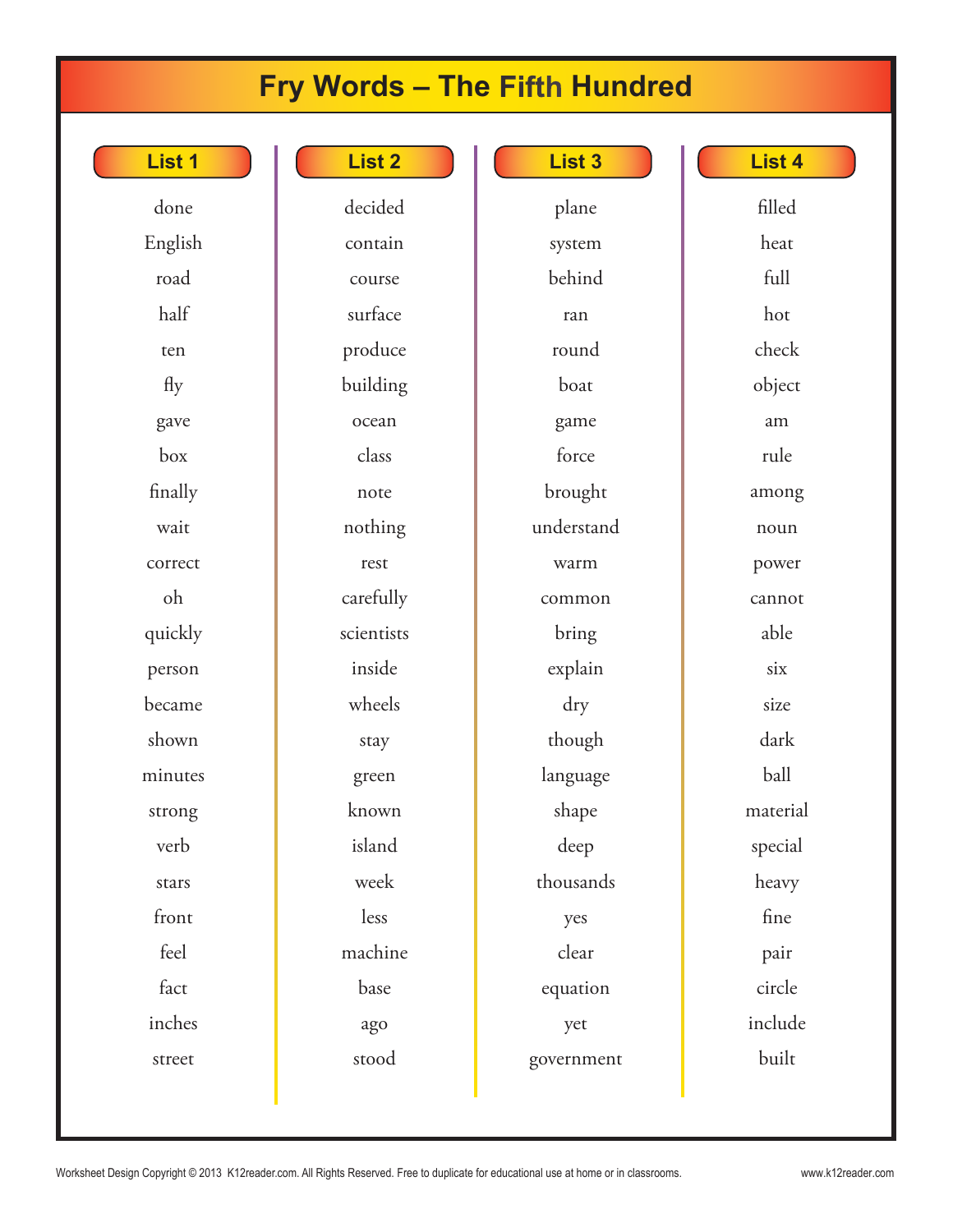# **Fry Words – The Sixth Hundred**

| List |  |
|------|--|
|      |  |
|      |  |
|      |  |

can't matter square syllables perhaps bill felt suddenly test direction center farmers ready anything divided general energy subject Europe moon region return believe dance members

| List <sub>2</sub> |
|-------------------|
| picked            |
| simple            |
| cells             |
| paint             |
| mind              |
| love              |
| cause             |
| rain              |
| exercise          |
| eggs              |
| train             |
| blue              |
| wish              |
| drop              |
| developed         |
| window            |
| difference        |
| distance          |
| heart             |
| site              |
| sum               |
| summer            |
| wall              |
| forest            |
| probably          |

**List 3**  legs sat main winter wide written length reason kept interest arms brother race present beautiful store job edge past sign record finished discovered wild happy

#### **List 4**

beside gone sky grass million west lay weather root instruments meet third months paragraph raised represent soft whether clothes flowers shall teacher held describe drive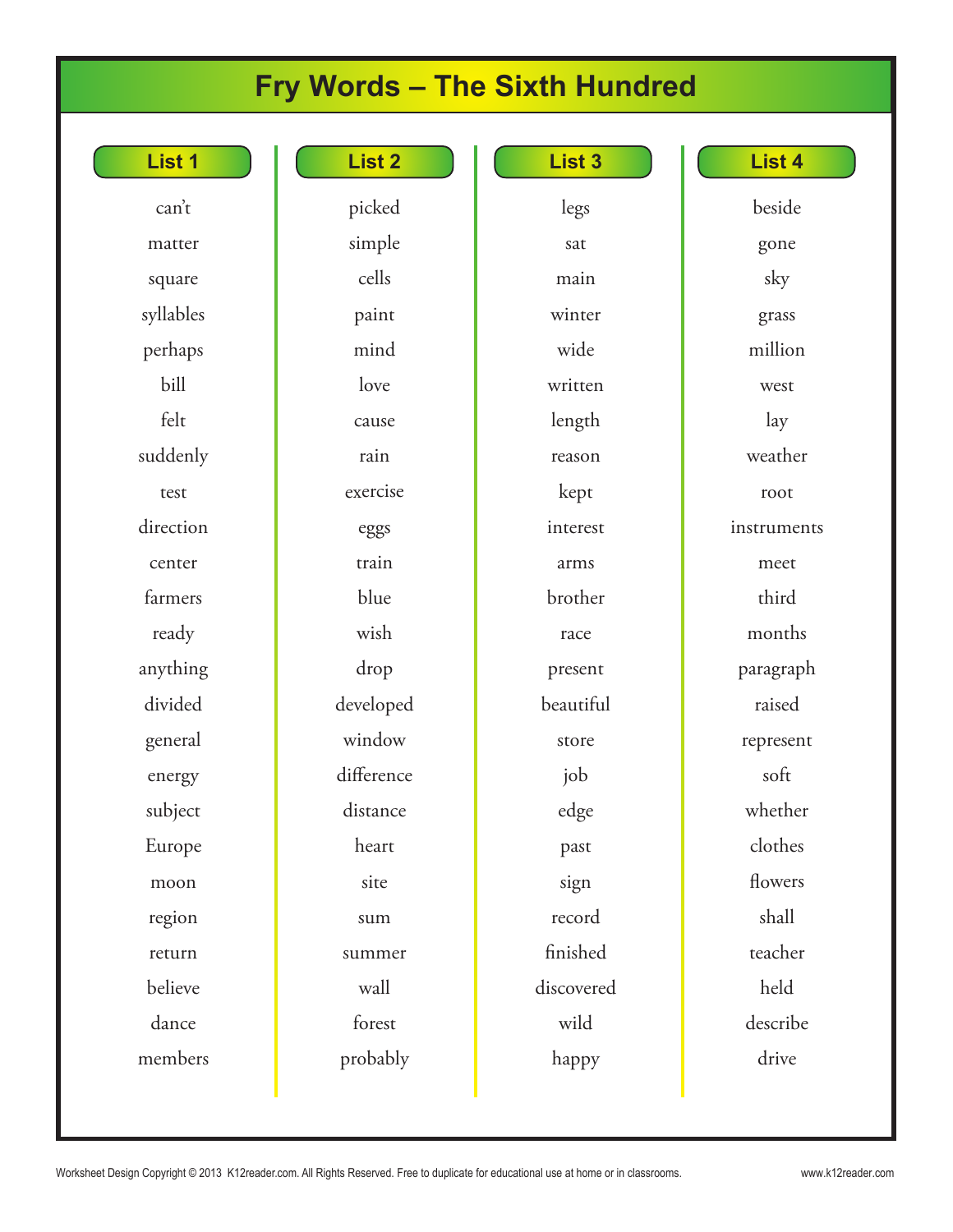## **Fry Words – The Seventh Hundred**

| cross      |
|------------|
| speak      |
| solve      |
| appear     |
| metal      |
| son        |
| either     |
| ice        |
| sleep      |
| village    |
| factors    |
| result     |
| jumped     |
| snow       |
| ride       |
| care       |
| floor      |
| hill       |
| pushed     |
| baby       |
| buy        |
| century    |
| outside    |
| everything |
| tall       |

| List <sub>2</sub> |
|-------------------|
| already           |
| instead           |
| phrase            |
| soil              |
| bed               |
| copy              |
| free              |
| hope              |
| spring            |
| case              |
| laughed           |
| nation            |
| quite             |
| type              |
| themselves        |
| temperature       |
| bright            |
| lead              |
| everyone          |
| method            |
| section           |
| lake              |
| iron              |
| within            |

| List <sub>3</sub> |
|-------------------|
| hair              |
| age               |
| amount            |
| scale             |
| pounds            |
| although          |
| per               |
| broken            |
| moment            |
| tiny              |
| possible          |
| gold              |
| milk              |
| quiet             |
| natural           |
| lot               |
| stone             |
| act               |
| build             |
| middle            |
| speed             |
| count             |
| consonant         |
| someone           |
| sail              |

### **List 4**

rolled bear wonder smiled angle fraction Africa killed melody bottom trip hole poor let's fight surprise French died beat exactly remain dress cat couldn't fingers

dictionary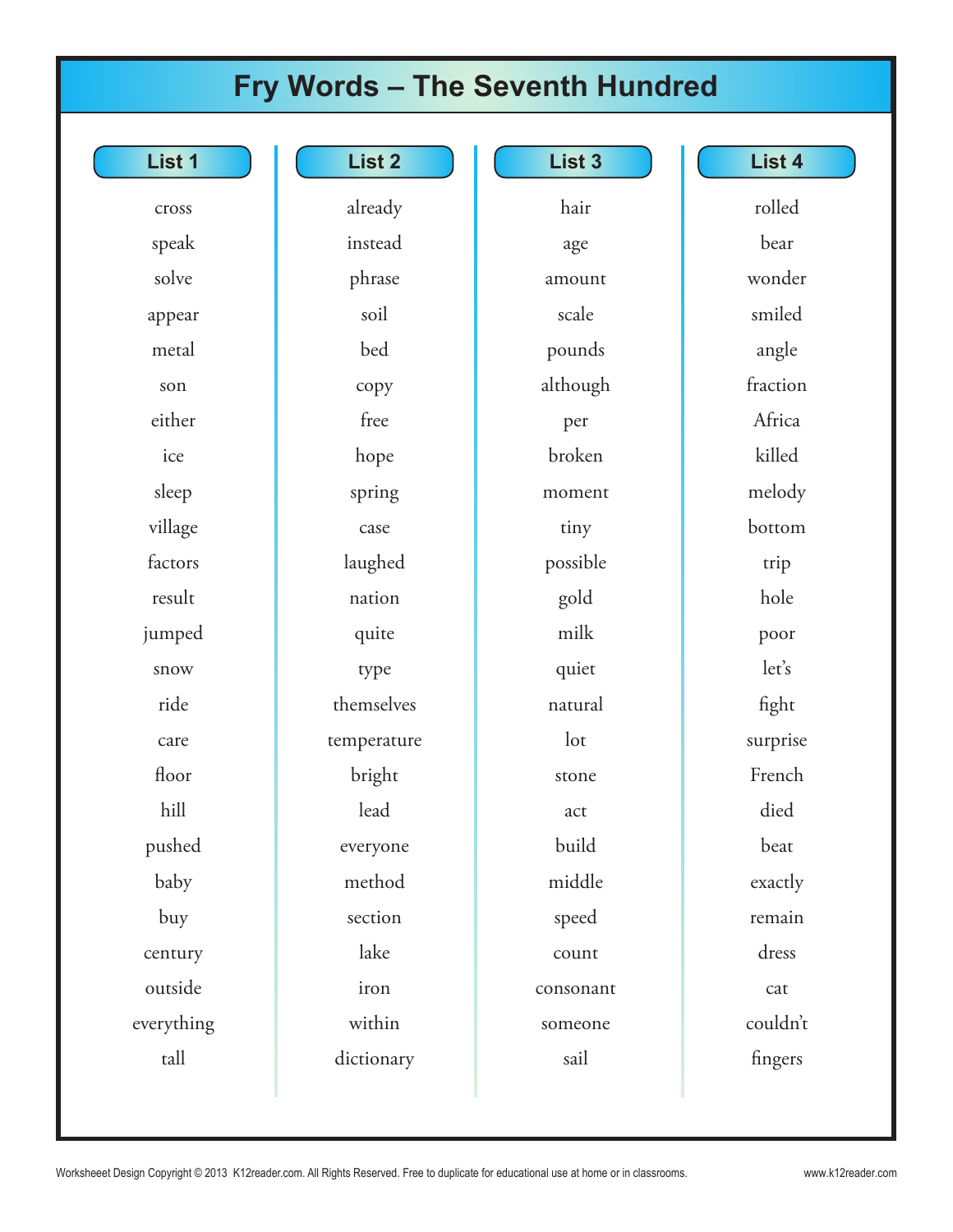### **Fry Words – The Eighth Hundred**

List 1

row least catch climbed wrote shouted continued itself else plains gas England burning design joined foot law ears glass you're grew skin valley cents

key

List 2 president brown trouble cool cloud lost sent symbols wear bad save experiment engine alone drawing east choose single touch information express mouth yard equal decimal

List 3 yourself control practice report straight rise statement stick party seeds suppose woman coast bank period wire pay clean visit bit whose received garden please strange

List 4 caught fell team God captain direct ring serve child desert increase history cost maybe business separate break uncle hunting flow lady students human art feeling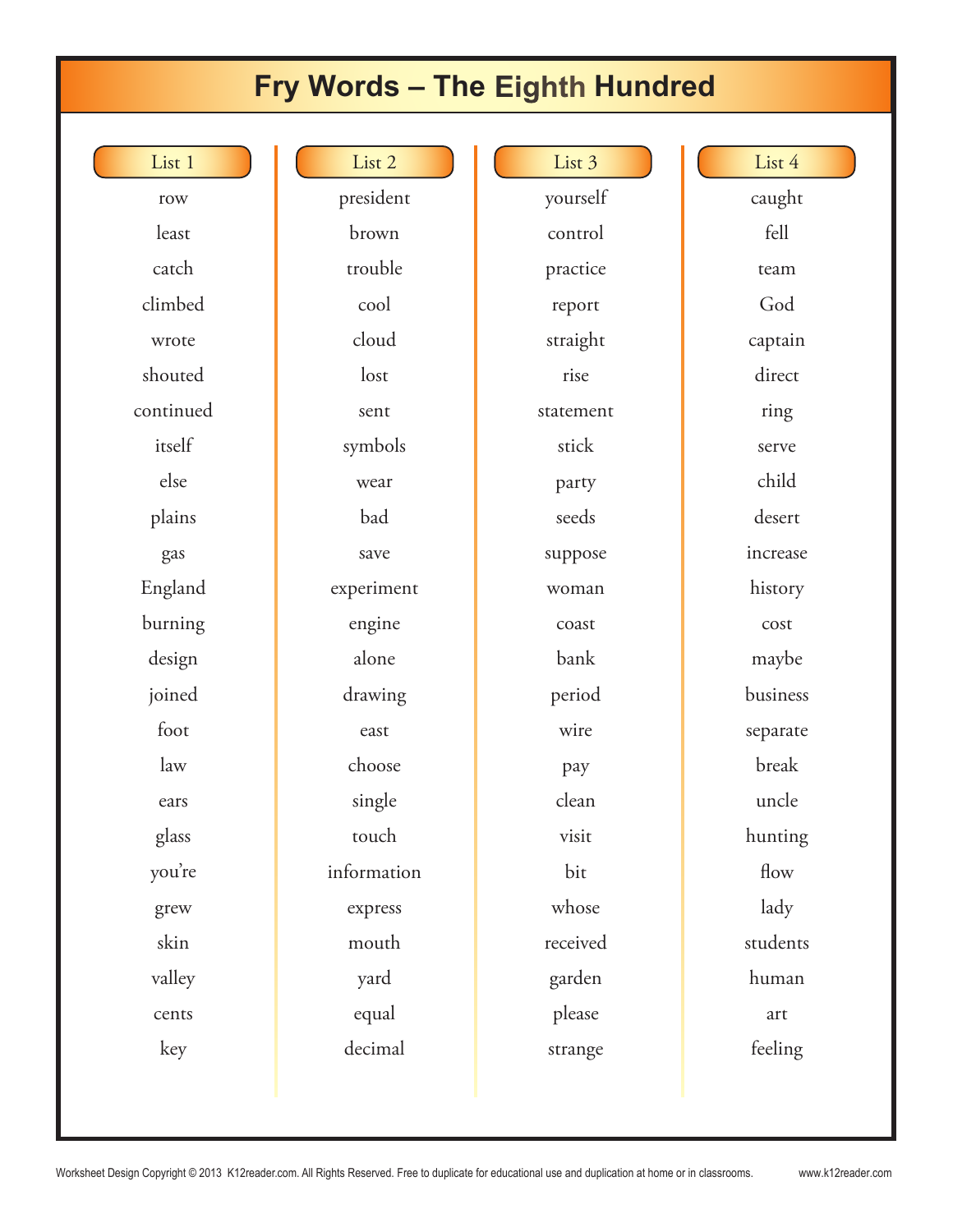### **Fry Words – The Ninth Hundred**

| List 1   |
|----------|
| supply   |
| corner   |
| electric |
| insects  |
| crops    |
| tone     |
| hit      |
| sand     |
| doctor   |
| provide  |
| thus     |
| won't    |
| cook     |
| bones    |
| mall     |
| board    |
| modern   |
| compound |
| mine     |

wasn't

fit

addition

belong

safe

soldiers

| List <sub>2</sub> |
|-------------------|
| guess             |
| silent            |
| trade             |
| rather            |
| compare           |
| crowd             |
| poem              |
| enjoy             |
| elements          |
| indicate          |
| except            |
| expect            |
| flat              |
| seven             |
| interesting       |
| sense             |
| string            |
| blow              |
| famous            |
| value             |
| wings             |
| movement          |
| pole              |
| exciting          |
| branches          |

**List 3**  thick blood lie spot bell fun loud consider suggested thin position entered fruit tied rich dollars send sight chief Japanese stream planets rhythm eight science

#### **List 4**

major observe tube necessary weight meat lifted process army hat property particular swim terms current park sell shoulder industry wash block spread cattle wife sharp